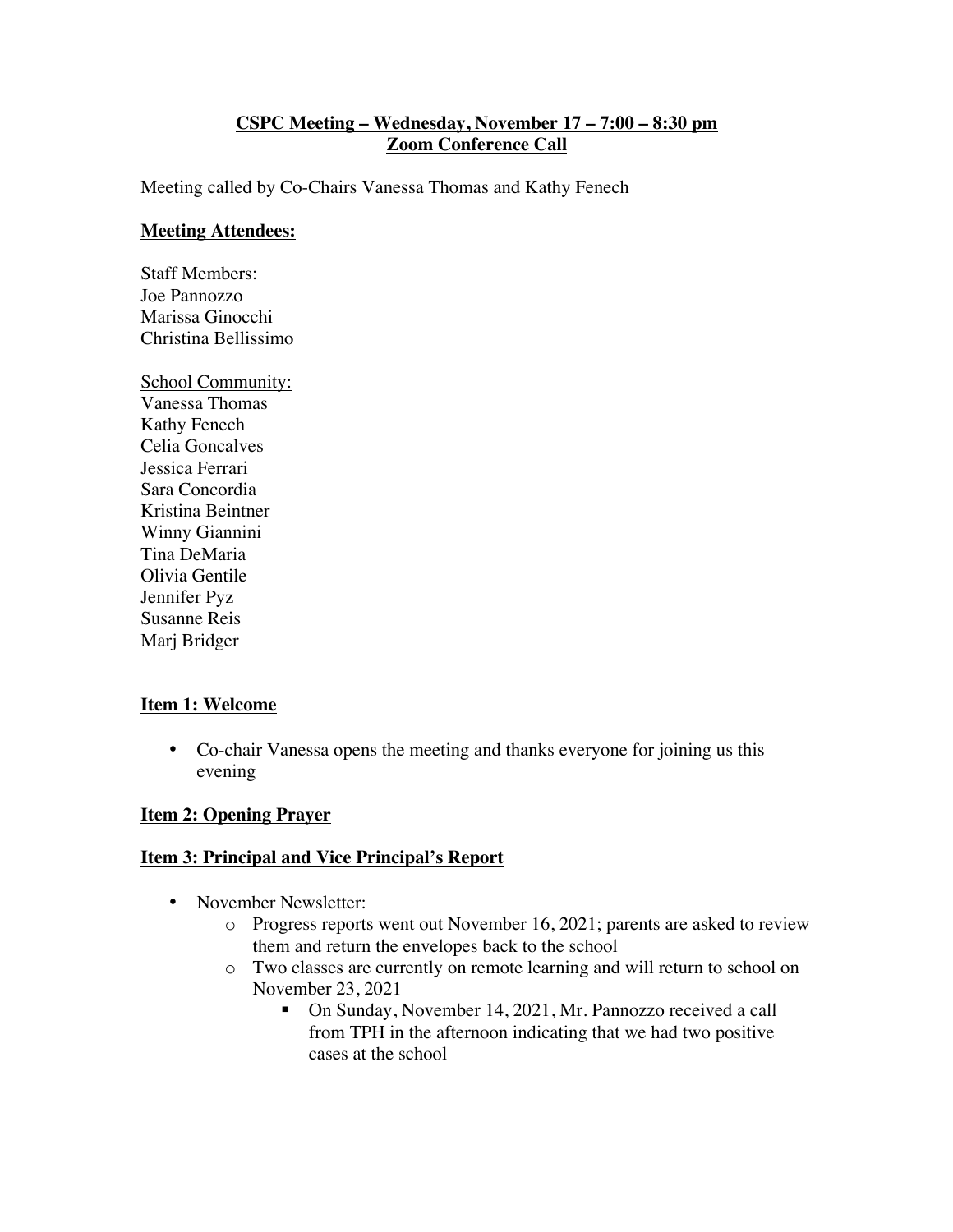- § Approximately 75-80 students affected including: a grade 1/2 class, a grade 3 class, two cohorts from the after school program, bus 409 was also told to self isolate
- o We do have the saliva PCR kits available in the office that can be picked up and dropped off directly from the school (link and YouTube video sent out in October)
- o Pumpkin decorating contest was held on Halloween:
	- § 4 winners included the following classes: Ms. Savoie and Ms. Del Vecchio (FDK), Ms. Trinetti (grade 3), Ms. Marinelli (grade 6) and Ms. Beltrano (grade 8)
- o Graduation and photo retakes were held on November 12; there will be a final retake day on November 26
- o Remembrance Day on November 11
- o Bully Awareness and Prevention Week
	- This year starting November 21, 2021 November 27, 2021
	- Increased awareness, intervention strategies and positive school climate, daily announcements, newsletters, focus on social skills and cyber bullying
- o Multi-Year Strategic Plan (MYSP) Survey to be completed by November 30, 2021 – currently in the consultation and development stage
	- § *https://www.tcdsb.org/board/mysp/pages/multiyearstrategicplan.aspx*
- o Safe Schools Plan how to create positive and safe school climate, ways to address inappropriate behaviour, ways to guide and support our students, positive school climates strengthening home-school-parish connection; first draft is due this week

# **Item 4: Chair Report**

- Co-Chair Kathy speaks about the pumpkin carving contest was held in October (winner announced above in the principal/vice principal's report)
- Gingerbread Houses scheduled for December

# **Item 5: Treasurer's Report**

- Not much activity yet this year, balanced sheet unchanged, credits unchanged
- 3 outstanding cheques; emailed Sebastian again (no reply)
- FlipGive deposit was \$500, graduation awards were purchased
- Contacted for an HST audit from 2017-2021
	- o Board has a new reimbursement form, this is due at the end of January
	- o Unable to claim if there is no HST number on the invoice for certain vendors
	- o What items will qualify for HST rebate?
		- Any invoices that CSPC has paid in which we paid HST on
			- Exemption: For example, subway waived HST because we are a school so we can't get anything back for this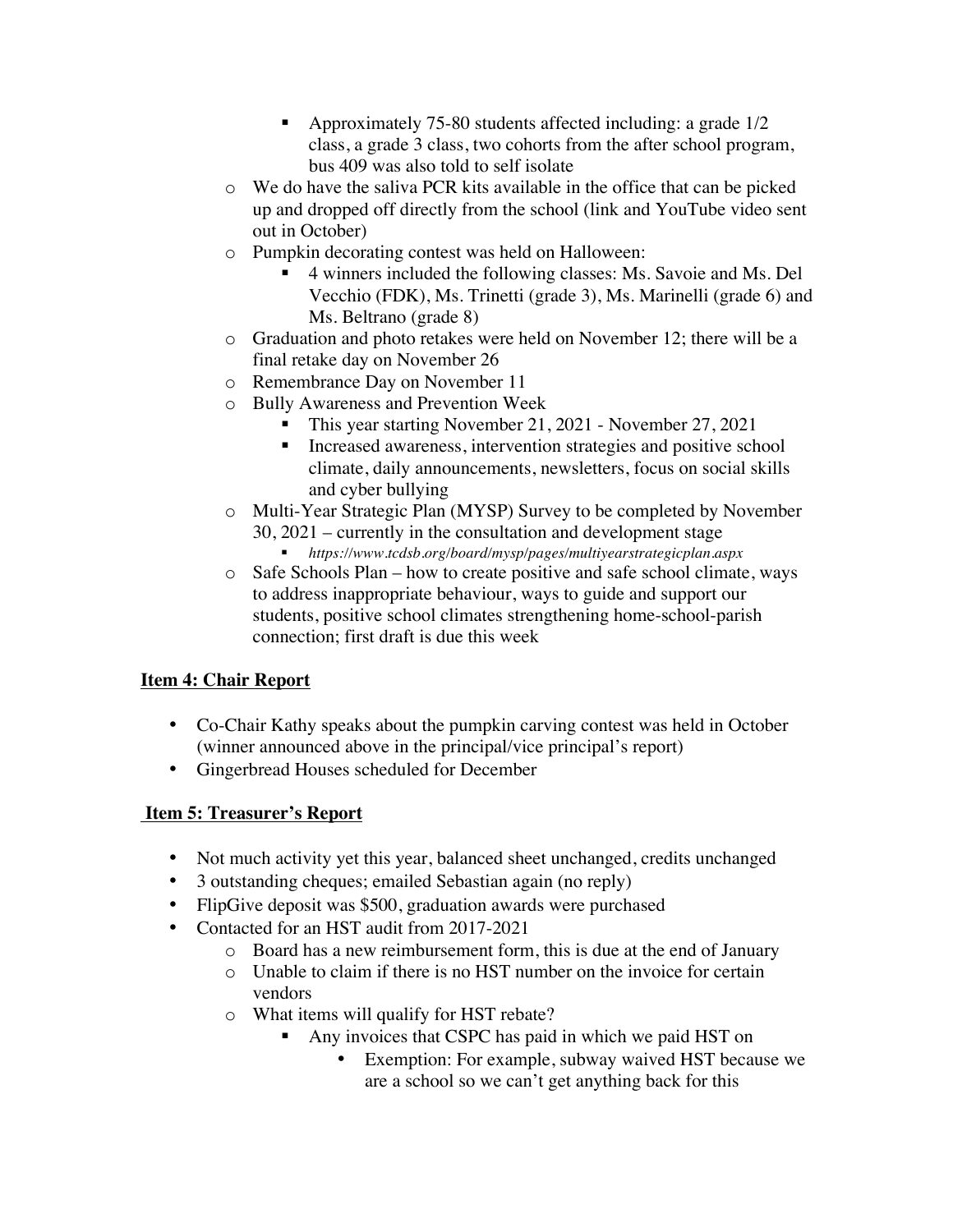o For any HST that was paid with a cheque, we will claim a rebate. This will go into a general pool and we can decide what to do with it from there

## **Item 6: Fundraising Committee**

- Almost \$10,000 raised so far
- Deadline extended until December 18, 2021
- Early bird raffle November 22, 2021
- Jersey Day schedule for November 18, 2021 since we reached our first milestone of \$6000
- Corporations will be able to donate via school cash online. They would just have to sign in as a guest and will be eligible for a tax receipt
- There is a CSPC pamphlet going home with students this week as well, will also include information about FlipGive and Mabel's labels
- In regards to FlipGive, there is something like an "Indigo special." You will be able to support a school when you purchase from Indigo. We are doing some more research regarding this.
- There was a question regarding when we will be able to hold community events? These are all currently on hold until January. We are hoping to start up a committee in December to start talking about what is to come in January.
- In order to get a tax receipt for any donations, need to follow the steps that were sent out regarding school case online.
- There was a question regarding social media and whether we could have a twotier media release?
	- o This is something that needs to be looked into further and will be discussed in the January meeting
	- o Mr. Pannozzo did contact the director of communications at the board; the media release forms that were sent out in September do cover all forms of social media!
	- o Some parents do not want to have their children on Instagram, but had no problem with these pictures being posted on Twitter by the administration or were not even aware that the school had a Twitter page in the first place
	- o For now, we will not be posting any photographs of students on Instagram and will post about CSPC only events
	- o If parents choose to withdraw their consent from the media release forms, this will affect all forms of communication including Remind and Google Classroom
	- o Co- Chair Vanessa asked Mr. Pannozzo and Ms. Ginnochi if they have received any complaints about social media and they replied that they have not
	- o If parents do have any concerns, they are encouraged to contact the administration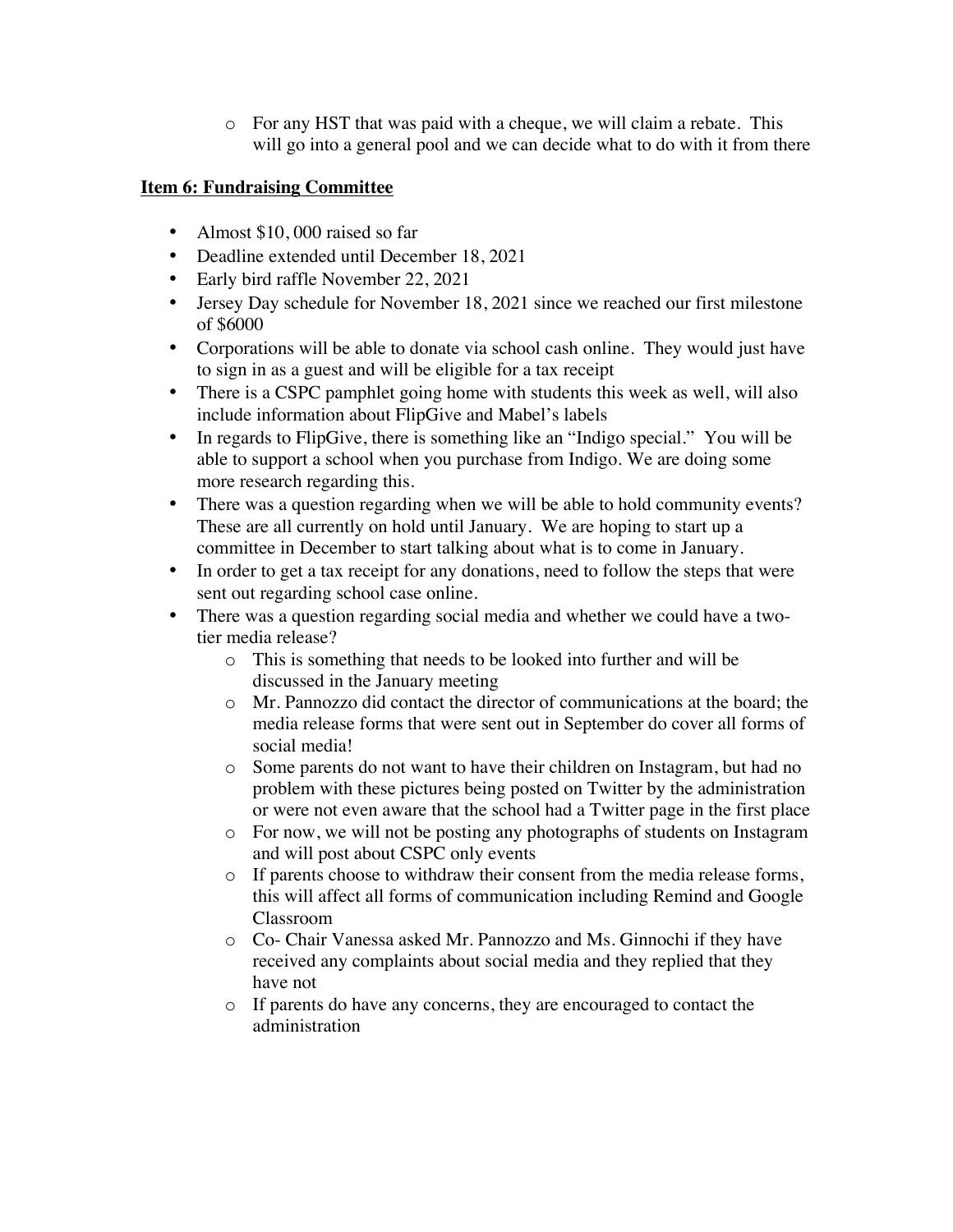## **Item 7: Trustee Question and Answer with Markus Di Domenico**

- *1. What is the board's recommendation for athletics for elementary schools?*
	- Toronto Public Health has made it clear that certain activities are acceptable, especially outdoors however, the current work to rule doesn't allow for that
	- Certain activities are not allowed from a public health perspective
	- Administration will begin the appropriate activities when we are allowed to start them back up again
	- Athletics are such a key component to mental, physical, emotional health, team building, having fun, etc.
- *2. When can we expect in-school intermural to start? What about competition against other TCDSB schools? Secondary schools have started teams and are having practices for various sports, and many elementary parents would like the same.*
	- Important that these tournaments are started but at the school level right now with labour issues, we are unable to get the teachers to run any of these sports
- *3. When can we start to fundraise and have activities in school?*
	- On November 18, 2021, there is a board meeting to discussion the motions about assisting parents to get them safely and quickly back into the school to fundraise and help administration
	- "Local authority makes local decisions" (one rule for all school should not apply). Schools are very diverse. Admin staff will make the rules as to what fundraising activities will be allowed. Our school will re-examine this issue in January.
- *4. Question regarding the playground revitalization request for our school. Please explain the process and how we can submit this request this year.*
	- In prior years, there was \$100,000 per each ward (for 12 schools) and it was referred to as the Playground Reserve
	- Each CSPC is to look at what they really need for their playground
	- Markus recommends that we come up with an idea and work with him to see what we think it will cost, etc.; he is hoping that the board will cover all costs
	- Ultimately it comes to him and his committee to make the decision on how much money we are given to be used towards the playground revitalization
	- Markus will create a spread sheet so that every school can get something that they need
	- Markus recognises that our playground is old and unsafe. He was proud of his maintenance team that responded right away when Mr. Pannozzo called to let him know that parts of the structure were unsafe. They came quickly to clean it up and to make it safer until we are able to replace it.
	- Discussion tomorrow night (November 18, 2021) about the newly named program. Applications are to be submitted in the spring of 2022. After which architects will go to the schools to see if it is reasonable request and then they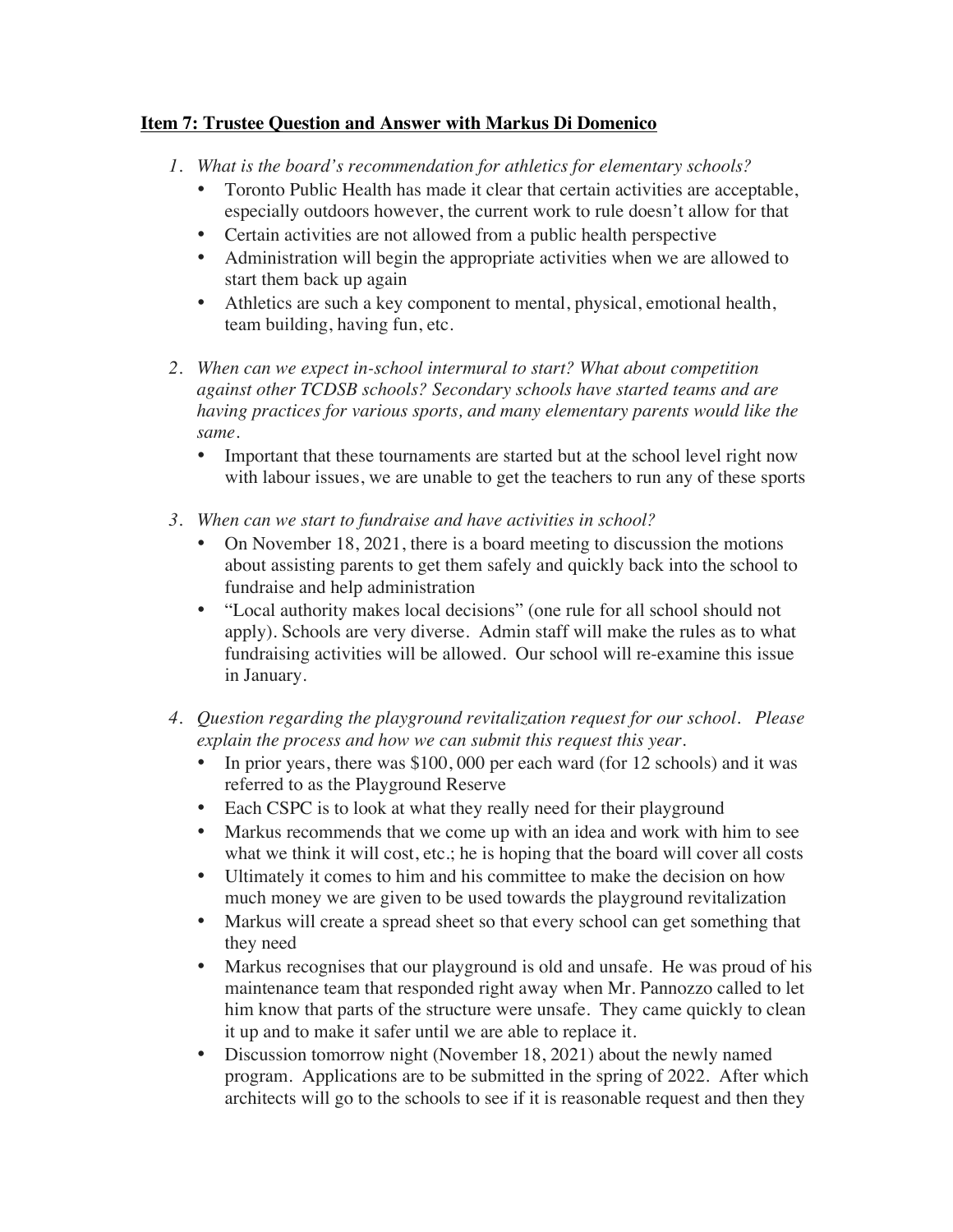go back to the committee with their report. Markus will ask for acceleration tomorrow night, which hopefully will allow us to submit our proposal sooner.

- There was a federal program was put in place during COVID which ended up paying for some of these projects at other schools. Therefore, some of the money that they saved will go back to the ward and can be used towards playgrounds this year.
- Question was asked about whether schools that did not receive any funds last year would be a priority this time around?
	- o 8-9 schools ended up receiving something and got enough to do what they wanted to do with their playgrounds
	- o Markus said that there was no application from St Gregory last year
	- o He agrees that schools who did not receive anything the first time should get priority
- *5. The speeding vehicles on Rathburn Road (40km/hr) zone if a significant issue. Is there anything that you can do to help us bring awareness to the TPS?*
	- TPS has limited enforcement resources to put towards speeding
	- Markus will be in contact with our councillor, Stephen Holyday to see what can be done to bring more awareness to the speed limit on Rathburn Road – communication, maps, dialogues, get the rules out, speed enforcement, painting lines, etc.

Some additional points from Markus Di Domenico:

- Bishop Allen which is not in Markus' ward, but they are tearing it down and building a smaller school; no specific information at this time regarding it
- Reading the current Scarlett Heights
	- o Lecce gave 19 M to build new school at Royal York and Allanhurst by 2024
	- o A new elementary school will be opening up
	- o At the time there will have a boundary review
	- o Student can be offered the new school but not redirected if currently registered at another elementary school
	- o In January 2022: either Scarlett Heights or Hilltop Middle School will surplus
		- TCDSB can hopefully buy the new land
		- Have been given 24 M have been given to build a brand new high school. Hopefully they will renovate and expand the school
- Santa Pallooza happening this year! All of the schools in the ward will be visited including St. Gregory's – admin has a date on when this will be happening
- 3-classroom addition planned for St. Gregory. This is all he mentioned at this time
- Tomorrow night (November 18, 2021) at the board
	- o Markus will be moving a motion recognizing women's history month, United Nations day of the girl and person's day (1929 when supreme court